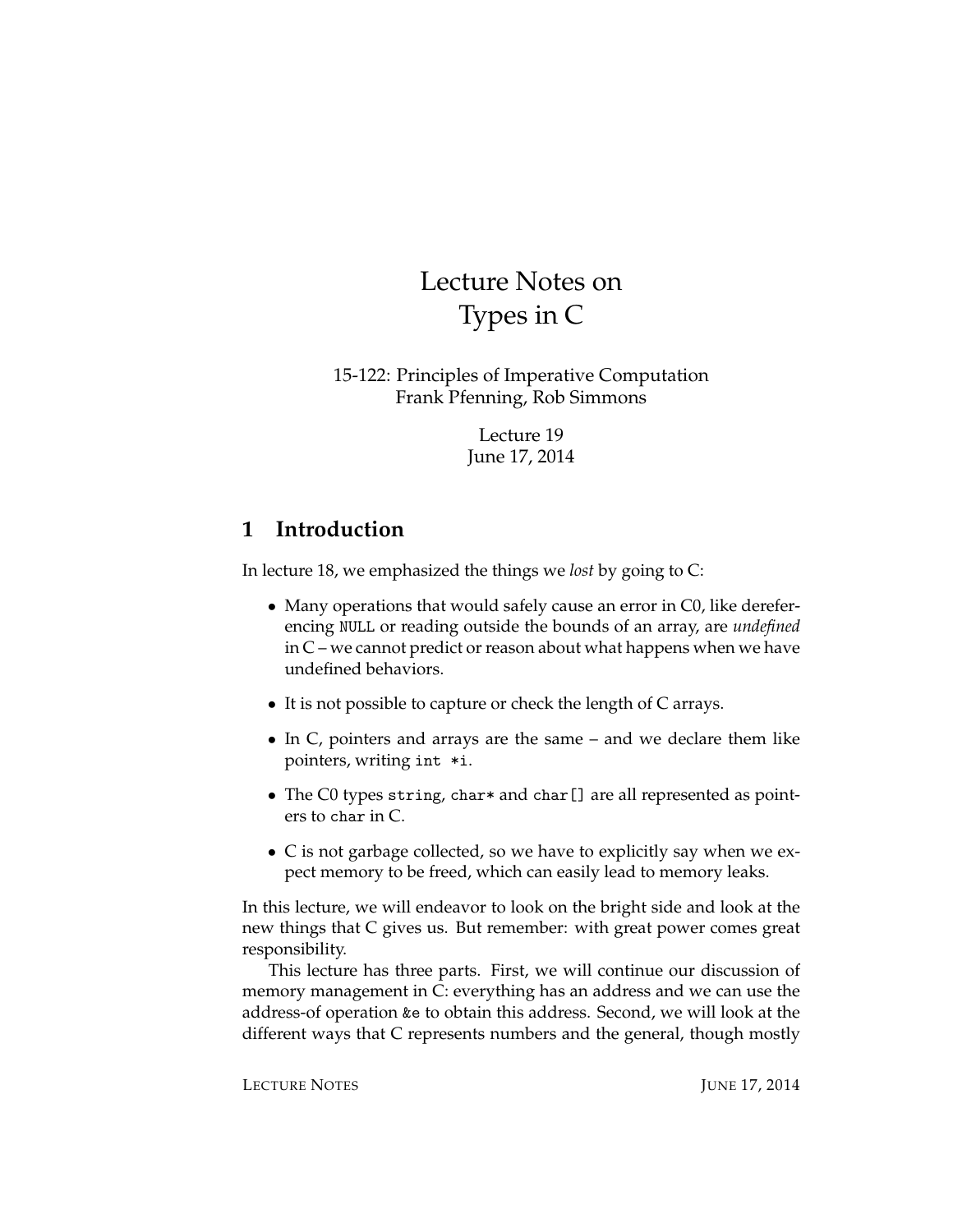implementation-defined, properties of these numbers that we frequently count on. Third, we will look at the type void\* and how it can be used to implement generic data structures.

# **2 Address-of**

In C0, we can only obtain new pointers and arrays with the built-in alloc and alloc\_array operations. As we discussed last time, alloc(ty) in C0 roughly translates to malloc(sizeof(ty)) in C, with the exception that C does not initialize allocated memory to default values. Similarly, the C0 code alloc\_array(ty, n) roughly translates to calloc(n, sizeof(ty)), and calloc does initialize allocated memory to default values. Because both of these operations can return NULL, we also introduced xmalloc and xcalloc that allow us to safely assume a non-NULL result.

C also gives us a new way to create pointers. If e is an expression (like x, A[12], or \*x) that describes a memory location which we can read from and potentially write to, then the expression &e gives us a *pointer* to that memory location. In C0, if we have a struct containing a string and an integer, it's not possible to get a pointer to *just* the integer. This is possible in C:

```
struct wcount {
  char *word;
  int count;
};
void increment(int *p) {
 REQUIRES(p != NULL);*p =*p + 1;}
void increment_count(struct wcount *wc) {
 REQUIRES(wc != NULL);
  increment(&(wc->count));
}
```
Because the type of  $wc$ ->count is int, the expression  $\&$  ( $wc$ ->count) is a pointer to an int. Calling increment\_count(B) on a non-null struct will cause the count field of the struct to be incremented by the increment function, which is passed a pointer to the second field of the struct.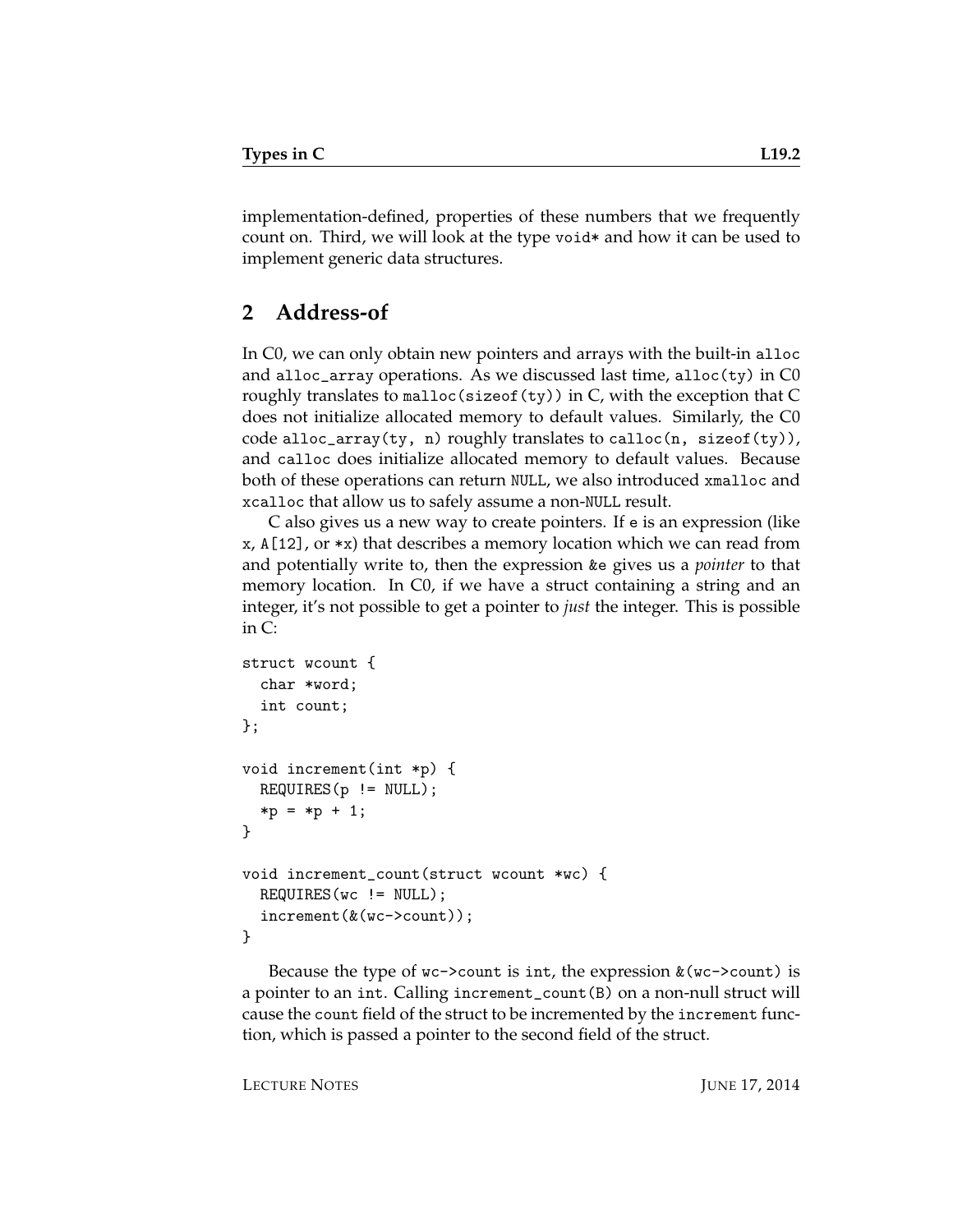## **3 Stack Allocation**

In C, we can also allocate data on the *system stack* (which is different from the explicit stack data structure used in the running example). As discussed in the lecture on memory layout, each function allocates memory in its socalled *stack frame* for local variables. We can obtain a pointer to this memory using the address-of operator. For example:

```
int main() {
  int a1 = 1:
  int a2 = 2;
  increment(&a1);
  increment(&a2);
  ...
}
```
Note that there is no call to malloc or calloc which allocate spaces on the system heap (again, this is different from the heap data structure we used for priority queues).

Note that we can only free memory allocated with malloc or calloc, but not memory that is on the system stack. Such memory will automatically be freed when the function whose frame it belongs to returns. This has two important consequences. The first is that the following is a bug, because free will try to free the memory holding  $a_1$ , which is not on the heap:

```
int main() {
  int a1 = 1;
  int a2 = 2;
  free(a1);
  ...
}
```
The second consequence is pointers to data stored on the system stack do not survive the function's return. For example, the following is a bug:

```
int *f_ohno() {
  int a = 1; /* bug: a is deallocated when f_{\text{other}} () returns */
  return &a;
}
```
A correct implementation requires us to allocate on the system heap, using a call to malloc or calloc (or one of the library functions which calls them in turn).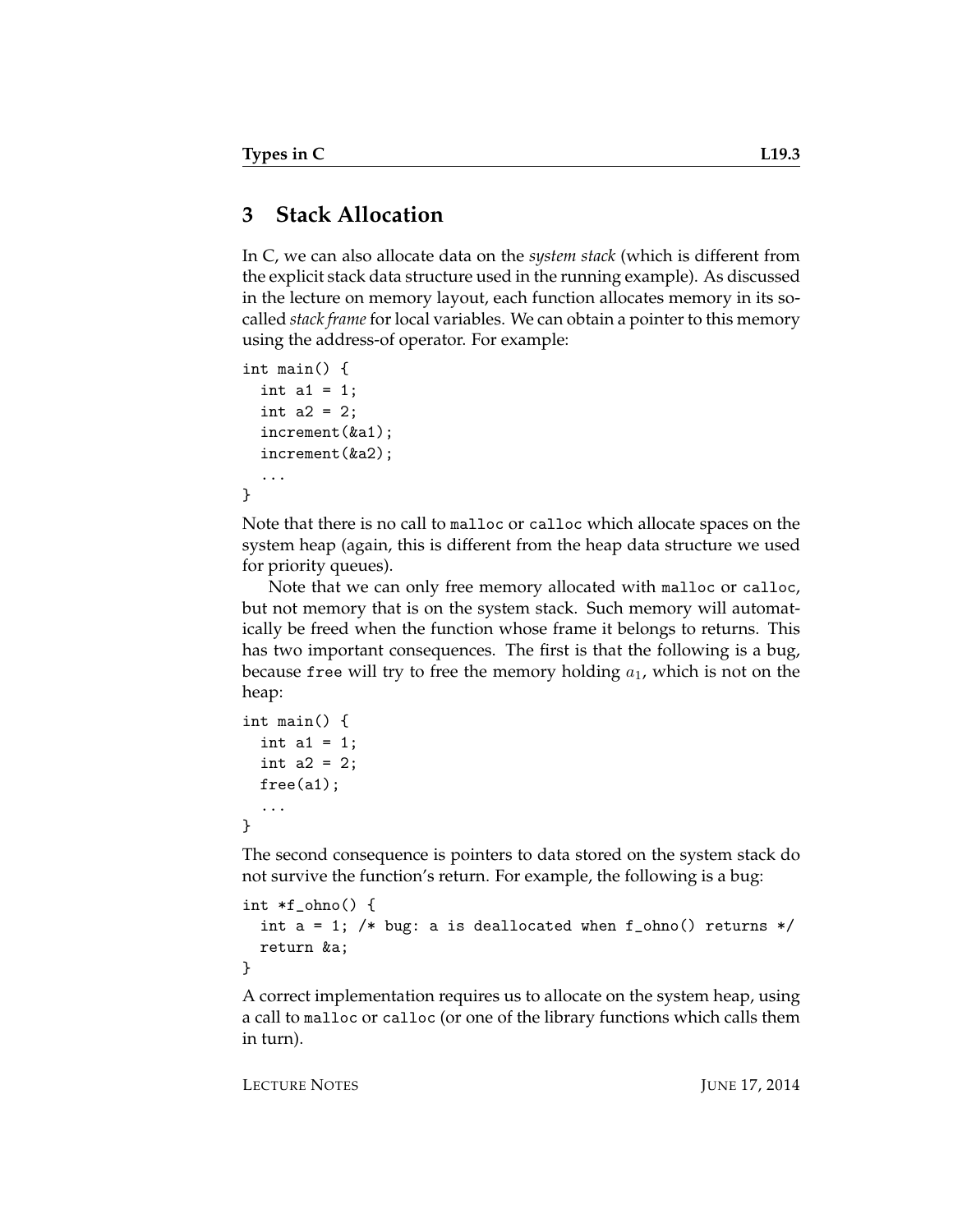```
int *f() {
 int* x = xmalloc(sizeof(int));
 *x = 1;
 return x;
}
```
In general, stack allocation is more efficient than heap allocation, because it is freed automatically when the function in which it is defined returns. That removes the overhead of managing the memory explicitly. However, if the data structure we allocate needs to survive past the end of the current function you *must* allocate it on the heap.

### **4 Pointer Arithmetic in C**

We have already discussed that C does not distinguish between pointers and arrays; essentially a pointer holds a memory address which may be the beginning of an array. In C we can actually calculate with memory addresses. Before we explain how, please heed our recommendation:

*Do not perform arithmetic on pointers!*

Code with explicit pointer arithmetic will generally be harder to read and is more error-prone than using the usual array access notation  $A[i]$ .

Now that you have been warned, here is how it works. We can add an integer to a pointer in order to obtain a new address. In our running example, we can allocate an array and then push pointers to the first, second, and third elements in the array onto a stack.

```
int *A = xcalloc(3, sizeof(int));A[0] = 0; A[1] = 1; A[2] = 2;\text{increment}(A); /* A[0] now equals 1 */
increment(A+1); /* A[1] now equals 2 */
increment(A+2); /* A[2] now equals 3 */
```
The actual address denoted by  $A + 1$  depends on the size of the elements stored at ∗A, in this case, the size of an int. A much better way to achieve the same effect is

```
int *A = xcalloc(3, sizeof(int));A[0] = 0; A[1] = 1; A[2] = 2;increment(\&A[0]); /* A[0] now equals 1 */
increment(&A[1]); /* A[1] now equals 2 */
increment(\&A[2]); /* A[2] now equals 3 */
```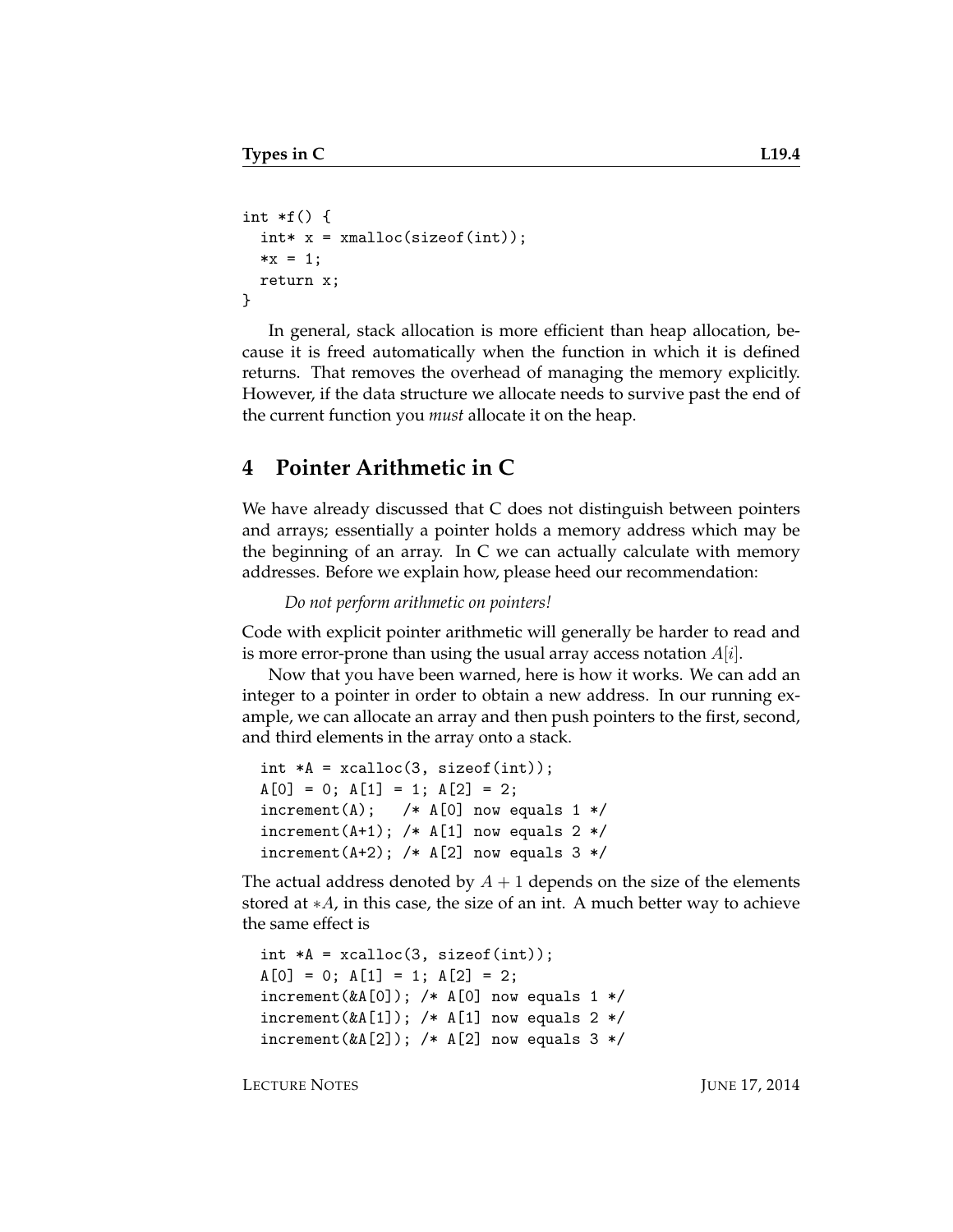We cannot free array elements individually, even though they are located on the heap. The rule is that we can apply free only to pointers returned from malloc or calloc. So in the example code we can only free A.

```
int* A = xcalloc(3, sizeof(int));A[0] = 0; A[1] = 1; A[2] = 2;free(\&A[2]); /* bug: cannot free A[1] or A[2] separately */
```
The correct way to free this is as follows.

 $int* A = xcalloc(3, sizeof(int));$  $A[0] = 0; A[1] = 1; A[2] = 2;$ free(A);

#### **5 Numbers in C**

In addition to the undefined behavior resulting from bad memory access (dereferencing a NULL pointer or reading outside of an array), there is undefined behavior in C. In particular:

- Division by zero is undefined. (In C0, this always causes an exception.)
- Shifting left or right by negative numbers or by a too-large number is undefined. (In C0, this always causes an exception.)
- Arithmetic overflow for *signed* types like int is undefined. (In C0, this is defined as modular arithmetic.)

This has some strange effects. If x and y are signed integers, then the expressions  $x \leq x+1$  and  $x/y == x/y$  are either true or undefined (due to signed arithmetic or overflow, respectively). So the compiler is allowed to pretend that these expressions are just true all the time. The compiler is also allowed to behave the same way C0 does, returning false in the first case when x is the maximum integer and raising an exception in the second case when y is 0. The compiler is also free to check for signed integer overflow and division by zero and start playing Rick Astley's "Never Gonna Give You Up" if either occurs, though this is last option is unlikely in practice. Undefined behavior is unpredictable – it can and does change dramatically between different computers, different compilers, and even different versions of the same compiler.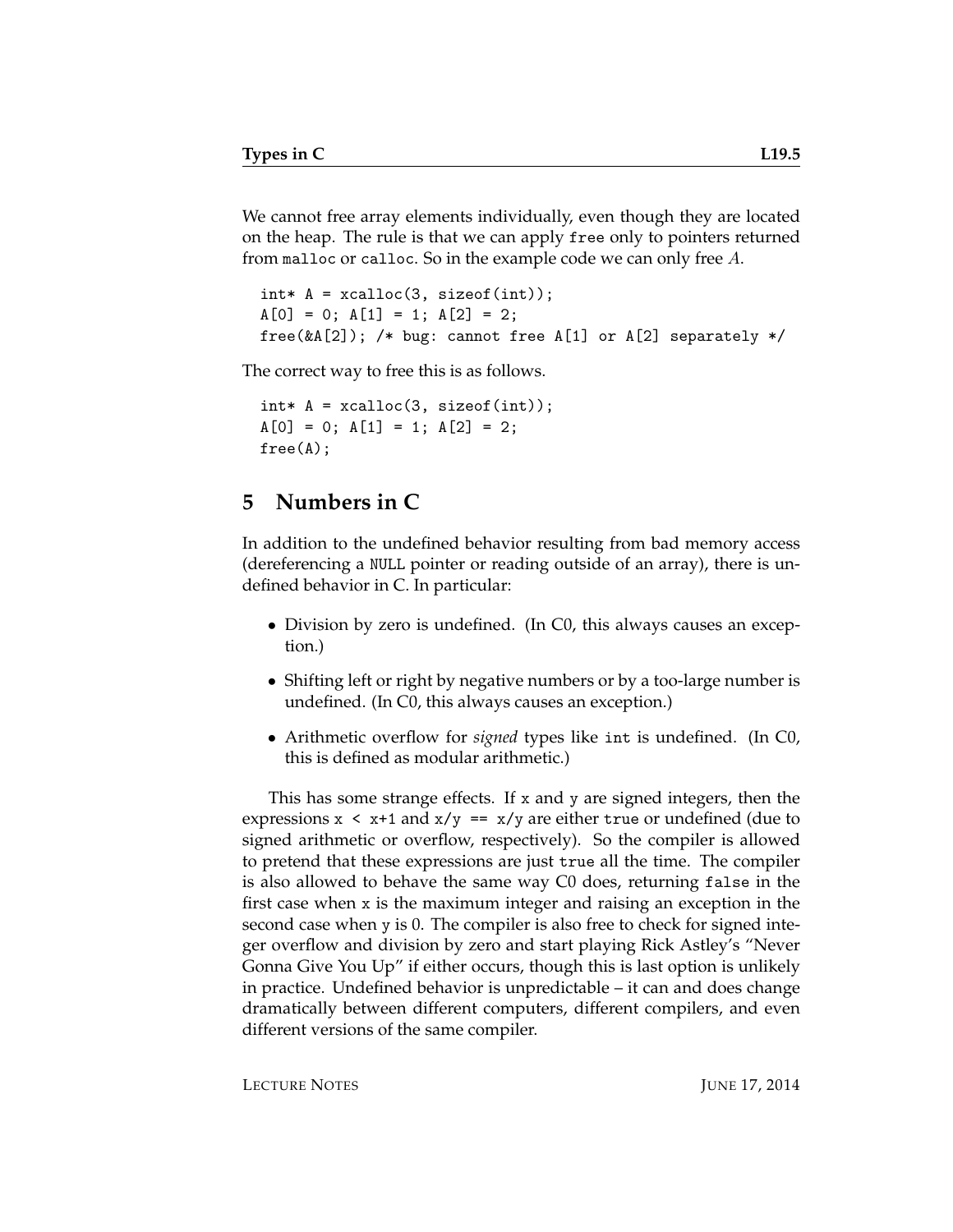The fact that signed integer arithmetic is undefined is particularly annoying. In situations where we expect integer overflow to occur, we need to use *unsigned* types: unsigned int instead of int. As an example, consider a simple function to compute Fibonacci numbers. There are even faster ways of doing this, but what we do here is to allocate an array on the stack, fill it with successive Fibonacci numbers, and finally return the desired value at the end.

```
unsigned int fib(int n) {
 REQUIRES(n \ge 0);
 unsigned int A[n+2]; /* stack-allocated array A */
 A[0] = 0;A[1] = 1;for (int i = 0; i \leq n-2; i++)A[i+2] = A[i] + A[i+1];return A[n]; /* deallocates A just before actual return */
}
```
In addition to int, which is a signed type, there are the signed types short and long, and unsigned versions of each of these types – short is smaller than int and long is bigger. The numeric type char is smaller than short and always takes up one byte. The maximum and minimum values of these numeric types can be found in the standard header file limits.h.

C, annoyingly, does not define whether char is signed or unsigned. A signed char is definitely signed, a unsigned char is unsigned. The type char can be either signed or unsigned – this is *implementation defined*.

(C also gives us floating point numbers, float and double, but we will not cover these in 122.)

## **6 Implementation-defined Behavior**

It is often very difficult to say useful and precise things about the C programming language, because many of the features of C that we have to rely on in practice are not part of the C standard. Instead, they are things that the C standard leaves up to the implementation – implementation defined behaviors. Implementation defined behaviors make it quite difficult to write code on one computer that will compile and run on another computer, because on the other compiler may make completely different choices about implementation defined behavior.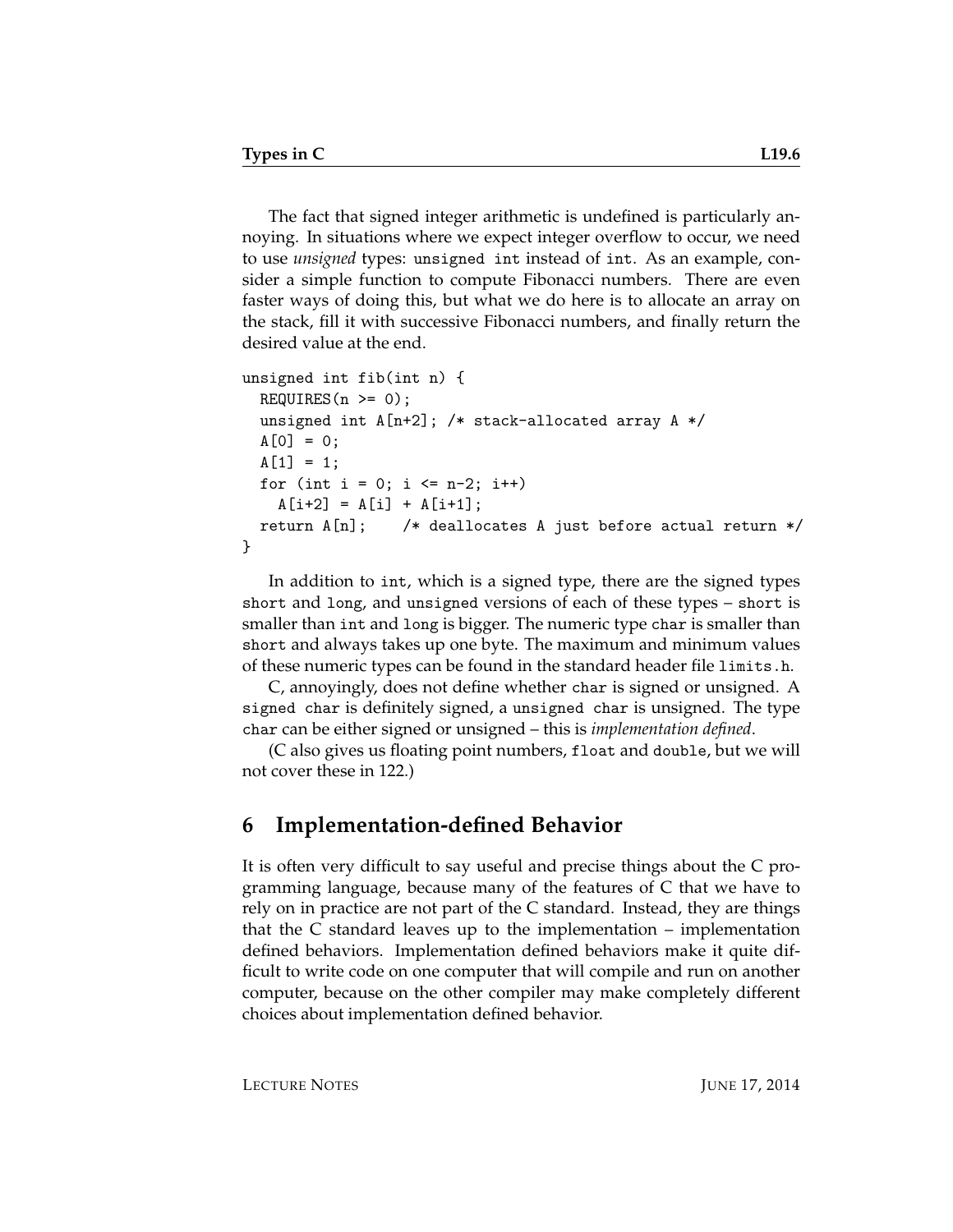The first example we have seen is that, while a char is always exactly one byte, we don't know whether it is signed or unsigned – whether it can represent integer values in the range [128, 128) or integer values in the range [0, 256). And it is even worse, because a byte can be more than 8 bits! If you really want to mean "8 bits," you should say *octet*.

In this class we going to rely on a number of implementation-defined behaviors. For example, you can always assume that bytes are 8 bits. When it is important to *not* rely on integer sizes being implementation-defined, it is possible to use the types defined in stdint.h, which defines signed and unsigned types of specific sizes. In the systems that you are going to use for programming, you can reasonably expect a common set of implementationdefined behaviors: char will be a 8-bit integer (maybe signed, maybe unsigned) and so on. This chart describes how these types line up:

| $C$ (signed)       | stdint.h (signed) | stdint.h (unsigned) C (unsigned) |                |
|--------------------|-------------------|----------------------------------|----------------|
| signed char int8_t |                   | uint8_t                          | unsigned char  |
| short              | $int16_t$         | uint16_t                         | unsigned short |
| int                | $int32_t$         | uint32_t                         | unsigned int   |
| long               | $int64_t$         | uint64_t                         | unsigned long  |

However, please remember that we cannot count on this correspondence behavior in all C compilers!

There are two other crucial numerical types. The first, size\_t, is the type used represent memory sizes and array indices. The sizeof(ty) operation in C actually returns just the size of a type in bytes, so malloc and xmalloc actually take one argument of type size\_t and calloc and xcalloc take two arguments of type size\_t. In the early decades of the 21st century, we're still used to finding both 32-bit and 64-bit machines and programs; size\_t will usually be the same as uint32\_t in a 32-bit system and the same as uint64\_t in a 64-bit system. The same goes for uintptr\_t, an integer type used to represent pointers. Everything in C has an address, every address can be turned into a pointer with the address-of operation, and every address is ultimately representable as a number. To make sense of what it means to store a pointer in a integer type, we're going to need to introduce a new topic, *casting*.

#### **7 Casting Between Numeric Types**

If we have the hexadecimal value 0xF0 – the series of bits 11110000 – stored in an unsigned char, and we want to turn that value into an int. (This is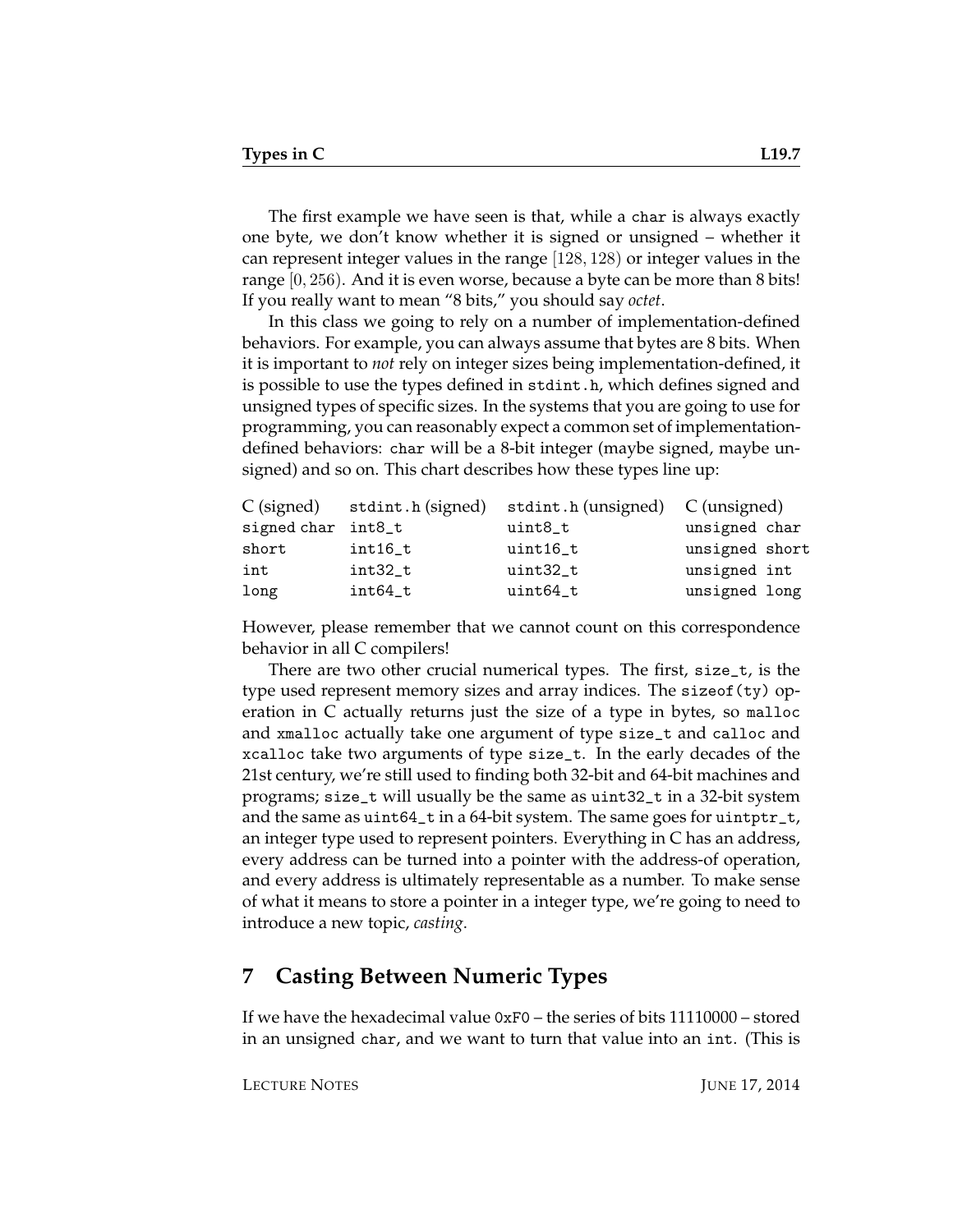a problem you will actually encounter later in this semester.) We can cast this character value to an integer value buy writing (int)e.

```
unsigned char c = 0xF0;
int i = (int)c;
```
However, what will the value of this integer be? You can run this code and find out on your own, but the important thing to realize is that it's not clear, because there are two different stories we can tell.

In the first story, we start by transforming the unsigned char into an unsigned int. When we cast from a small unsigned quantity to a large unsigned quantity, we can be sure that the *value* will be preserved. Because the bits 11110000 are understood as the unsigned integer 240, the unsigned int will also be 240, written in hexadecimal as 0x000000F0. Then, when we cast from an unsigned int to a signed int, we can expect the bits to remain the same (though this is really implementation defined), and because the interpretation of signed integers is two's-complement (also implementation defined) the final value will be 240.

In the second story, we transform the unsigned char into the signedchar. Again, the implementation-defined behavior we expect is that we will interpret the result as a 8-bit signed two's-complement quantity, meaning that 0xF0 is understood as  $-16$ . Then, when we cast from the small signed quantity (char) to a large signed quantity (int), we know the quantity -16 will be preserved, meaning that we will end up with a signed integer written in hexadecimal as 0xFFFFFFF0.



The order in which we do these two steps matters! Therefore, if we want to be clear about what result we want, we should cast in smaller steps to be explicit about how we want our casts to work: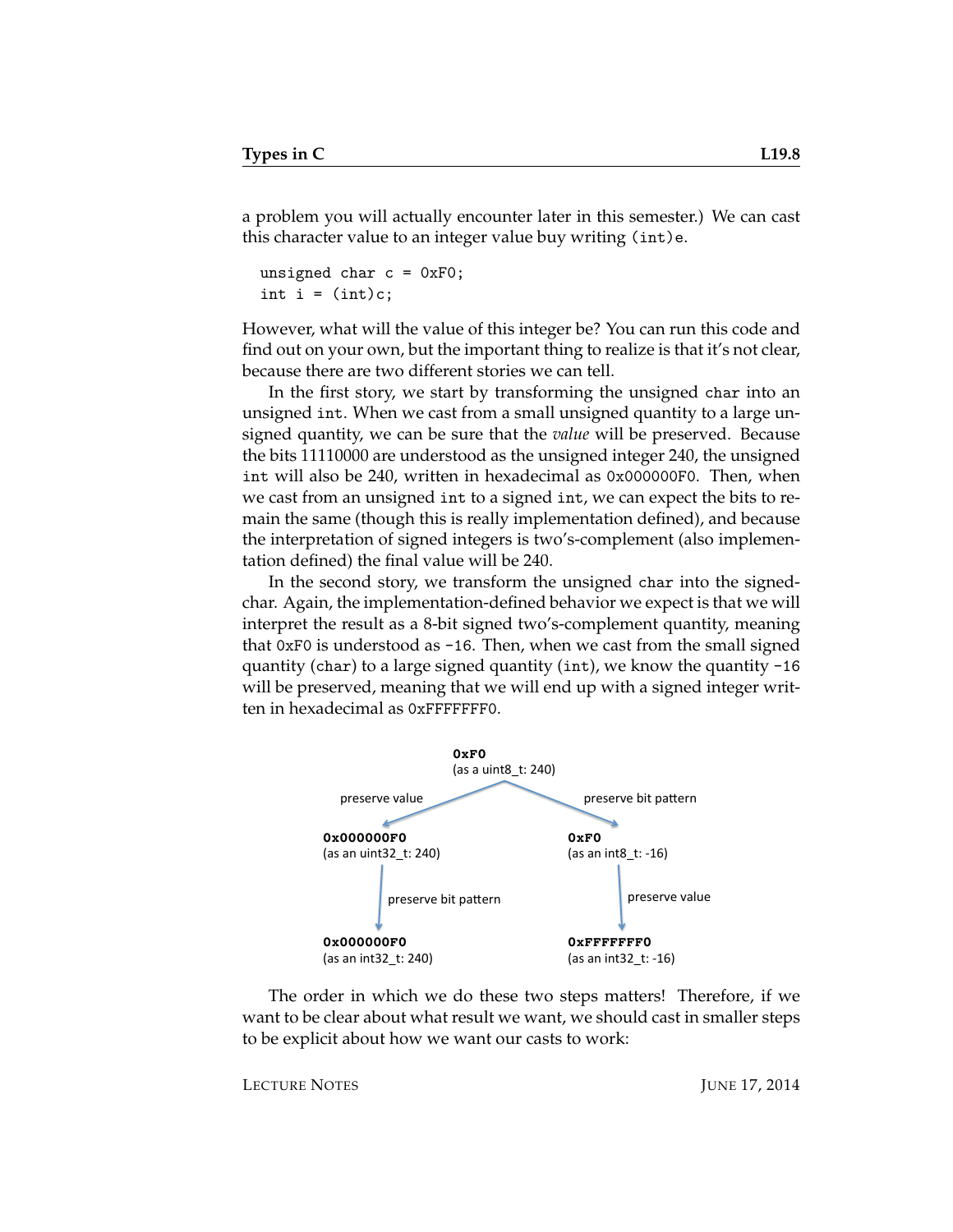```
unsigned char c = 0xF0;
int i1 = (int)(usingned int) c;int i2 = (int)(char) c;
assert(i1 == 240);assert(i2 == -16);
```
### **8 Void Pointers**

In  $C$ , a special type void  $*$  denotes a pointer to a value of unknown type. For most pointers, the type of a pointer tells C how big it is. When you have a char\*, it represents an address that points to one byte (or, equivalently, an array of one-byte objects). When you have a int\*, it represents an address that points to four bytes (assuming the implementation defines 4-byte integers), so when C dereferences this pointer it will read or write to four bytes at a time. A void\* is just an address; C does not know how to read or write from it. We can cast back and forth between void pointers to other pointers.

```
int x = 12;
int *y = xcalloc(1, sizeof(int));int *z;
void *px = (void*)&x;void *py = (void*)y;z = (int*)px;z = (int*)py;
```
Casting out of void\* incorrectly is generally either undefined or implementationdefined. We can also cast between pointers and the intptr\_t types that can contain them.

```
int x = 12;
int *y = xcalloc(1, sizeof(int));int *z;
intptr_t ipx = (intptr_t)&x;
uintptr_t ipy = (uintptr_t)y;
z = (int*)ipx;
z = (int*)ipy;
```
Thus, we don't strictly need the void\* type – we could always use uintptr\_t – but it is helpful to use the C type system to help us avoid accidentally, say adding two pointers together.

The return type of xmalloc and company is actually a void pointer.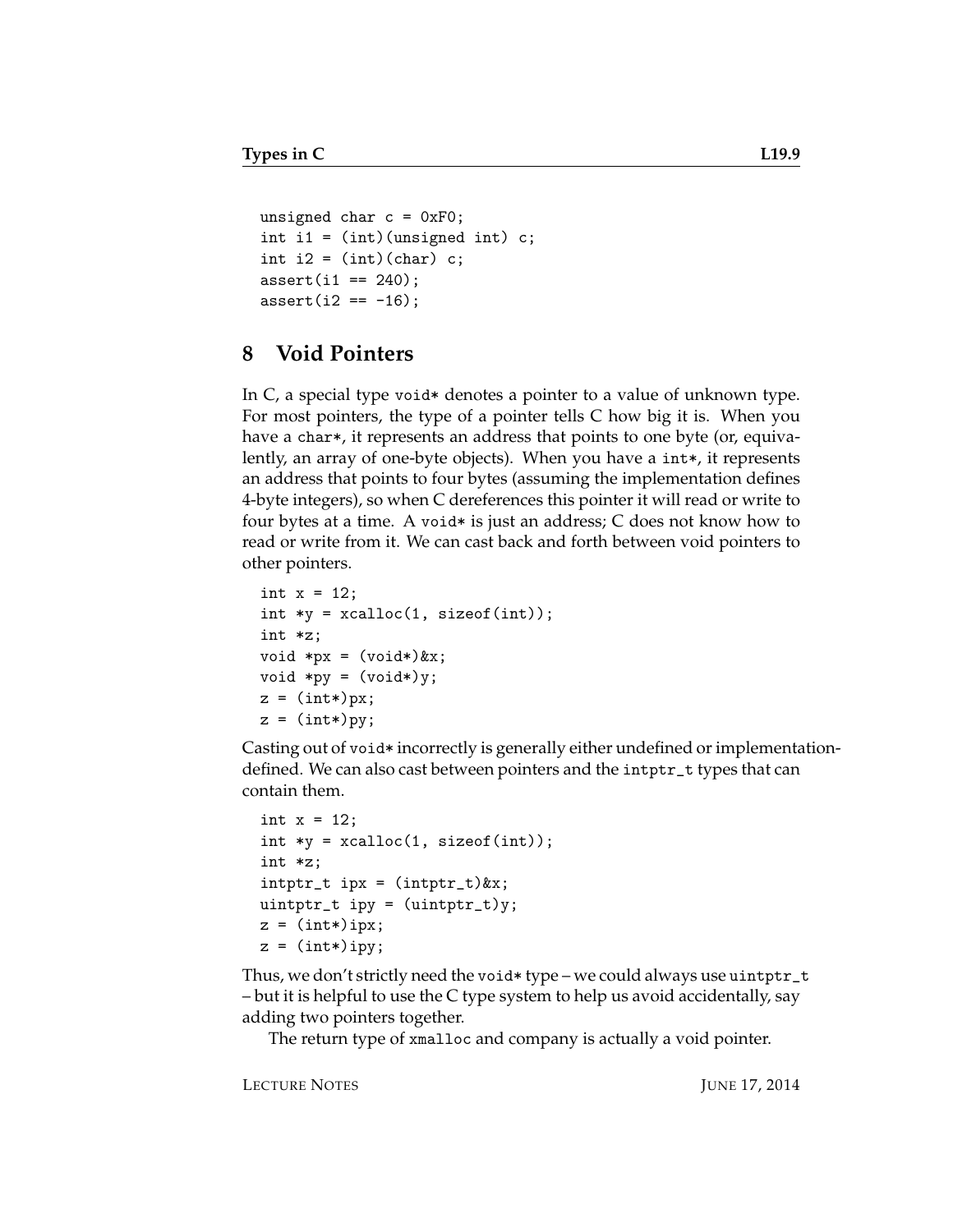```
void *xcalloc(size_t nobj, size_t size);
void *xmalloc(size_t size);
```
We have not shown explicit casts when we allocate, because C is willing to insert some casts for us. This is convenient when allocating memory, but in other situations it is a source of buggy code and does more harm than good. If we wanted to be explicit about the cast from void\* to int\*, we would write this:

```
int *px = (int*)xmalloc(sizeof(int));
```
As one last example, while this is implementation defined behavior, we can also store integers directly inside of a void pointer:

```
int x = 12;
void *px = (void*) (intptr_t)12;int y = (int)(intptr_t)px;
```
This is a bit of an abuse – px does *not* contain a memory address, it contains the number 12 pretending to be an address – but this is a fairly common practice.

#### **9 Simple Libraries**

We can use void pointers to make data structures more generic. For example, an interface to generic stacks might be specified as

```
typedef struct stack* stack;
bool stack_empty(stack S); /* 0(1) */
stack stack_new(); /* 0(1) */void push(stack S, void* e); /* 0(1) */
void* pop(stack S); /* O(1) */
void* stack_free(stack S); /* S must be empty! */
```
Notice the use of void\* for the first argument to push and for the return type of pop.

```
stack S = stack_new();
struct wcount *wc = malloc(sizeof(struct wcount));
wc->name = "wherefore"
wc->count = 3;push(S, wc);
```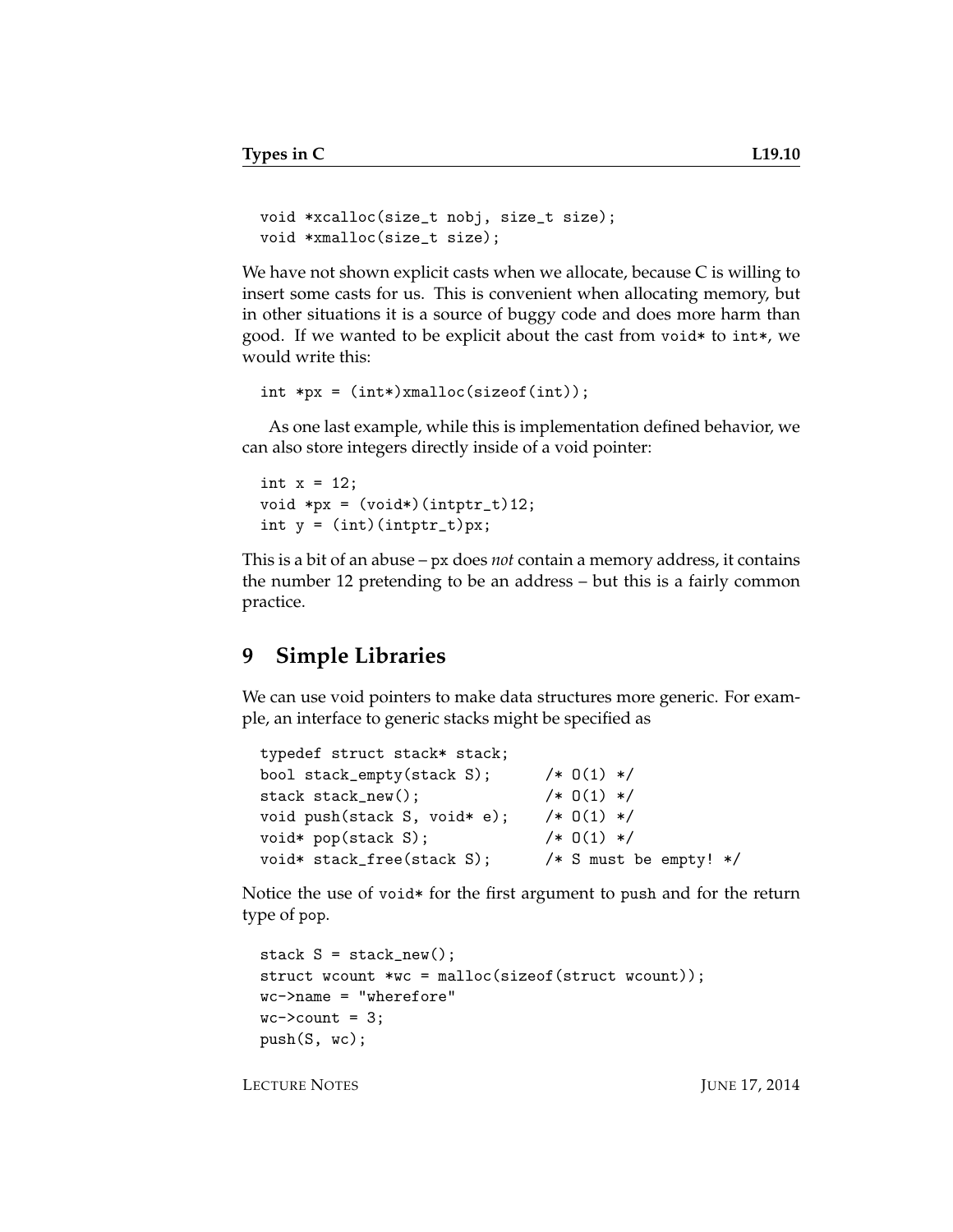```
wc = malloc(sizeof(struct wcount));wc->name = "henceforth"
wc->count = 5;push(S, wc);
while(!stack_empty(S)) {
 wc = (struct wcount*)pop(S);printf("Popped %s with count %d\n", wc->name, wc->count);
 free(wc);
}
```
Because we can squeeze integers into a void\*, we can also use the generic stacks to store integers:

```
stack S = stack_new();
push(S, (void*)(intptr_t)6);
push(S, (void*)(intptr_t)12);
while(!stack_empty(S)) {
  printf("Popped: %d\n", (int)(intptr_t)pop(S));
}
```
Translating stacks from C0 to C and making them generic is no different than translating BSTs. In fact, we no longer need stacks to know about the client interface, because rather than having one specific element, we have a generic element. The trade-off is that we no longer know how we are supposed to free a generic element when we free a stack. As the previous example shows, the elements stored as void pointers might not even be pointers!

The easy way out is to require that stack\_free only be called on empty stacks, which means there are no elements that we have to consider freeing. This makes the implementation of stack\_free simple:

```
void stack_free(stack S) {
 REQUIRES(is_stack(S) && stack_empty(S));
  ASSERT(S->top == S->bottom);free(S->top);
  free(S);
}
```
In the next C lecture, we will learn how to extend the stack implementation so that we can free non-empty stacks without leaks. This strategy